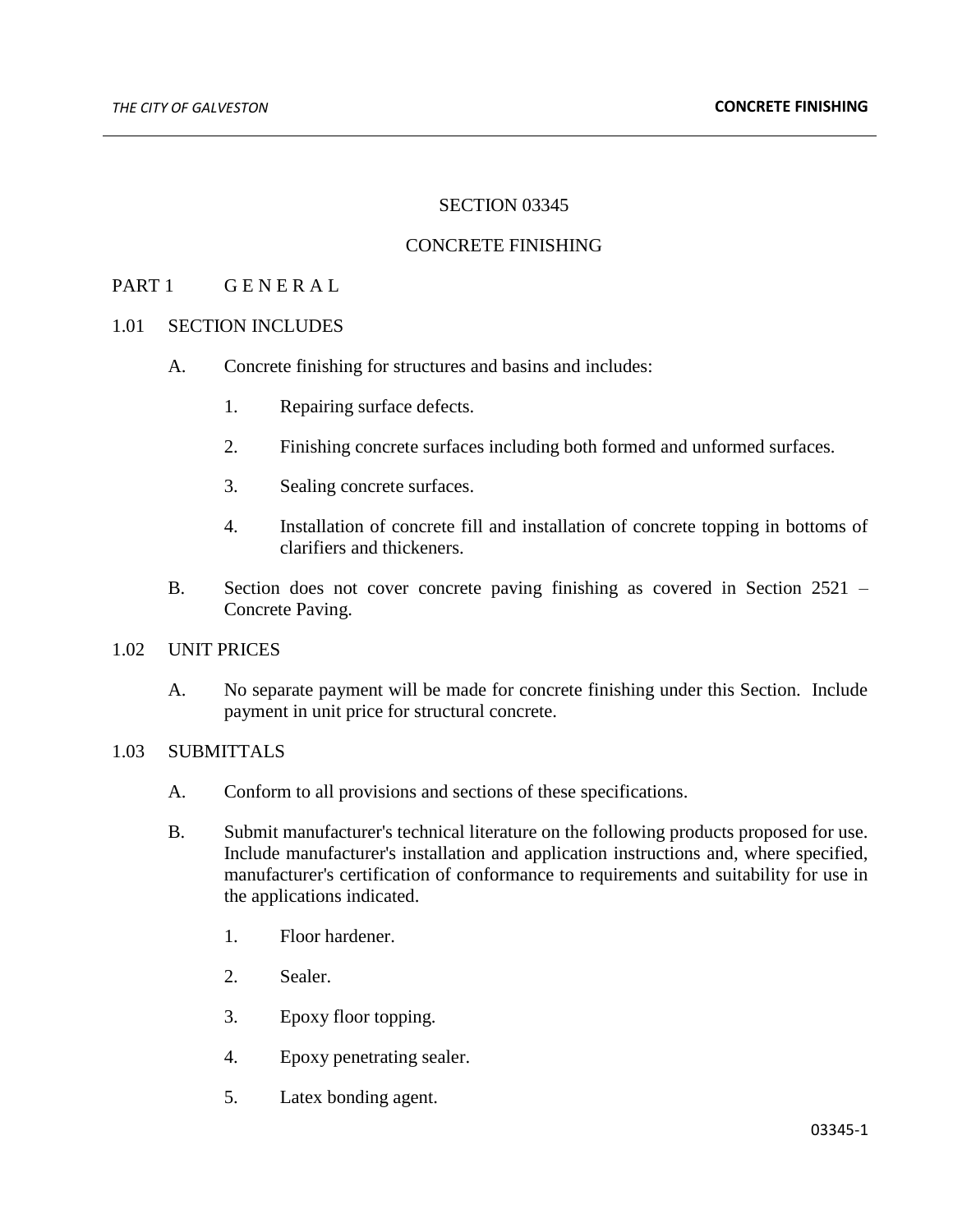- 6. Epoxy adhesive.
- 7. Abrasive aggregate.
- 8. Evaporation retardant.

# PART 2 PRODUCTS

### 2.01 MATERIALS

- A. Sealer/Dustproofer (VOC Compliant): Water-based acrylic sealer; non-yellowing under ultraviolet light after 200-hour test in accordance with ASTM D4587. Conform to local, state and federal solvent emission requirements.
- B. Epoxy Floor Topping: Two-component epoxy resin meeting ASTM C881 Type III, resistant to wear, staining and chemical attack, blended with granite, sand, trap rock or quartz aggregate, trowel-applied over concrete floor. Topping thickness, 1/8 inch; color, gray.
- C. Abrasive Aggregate for Non-slip Finish: Fused aluminum oxide grit, or crushed emery aggregate containing not less than 40 percent aluminum oxide and not less than 25 percent ferric oxide. Material shall be factory graded, packaged, rustproof and non-glazing, and unaffected by freezing, moisture and cleaning materials.
- D. Epoxy Penetrating Sealer: Low-viscosity, two-component epoxy system designed to give maximum penetration into concrete surfaces. Sealer shall completely seal concrete surfaces from penetration of water, oil and chemicals; prevent dusting and deterioration of concrete surfaces caused by heavy traffic; and be capable of adhering to floor surfaces subject to hydrostatic pressure from below. Color, transparent amber or gray; surface, non-slip.
- E. Latex Bonding Agent: Non-redispersable latex base liquid conforming to ASTM C1059. When used in water and wastewater treatment structures, bonding agent shall be suitable for use under continuously submerged conditions. Conformance and suitability certification by manufacturer is required.
- F. Bonding Grout: Prepare bonding grout by mixing approximately one part cement to one part fine sand meeting ASTM C144 but with 100 percent passing No. 30 mesh sieve. Mix with water to consistency of thick cream. At Contractor's option, a commercially prepared bonding agent used in accordance with manufacturer's recommendations and instructions may be used. When used in water and wastewater treatment structures, bonding agent shall be suitable for use under continuously submerged conditions. Conformance and suitability certification by manufacturer is required. Submit manufacturer's technical information on proposed bonding agent.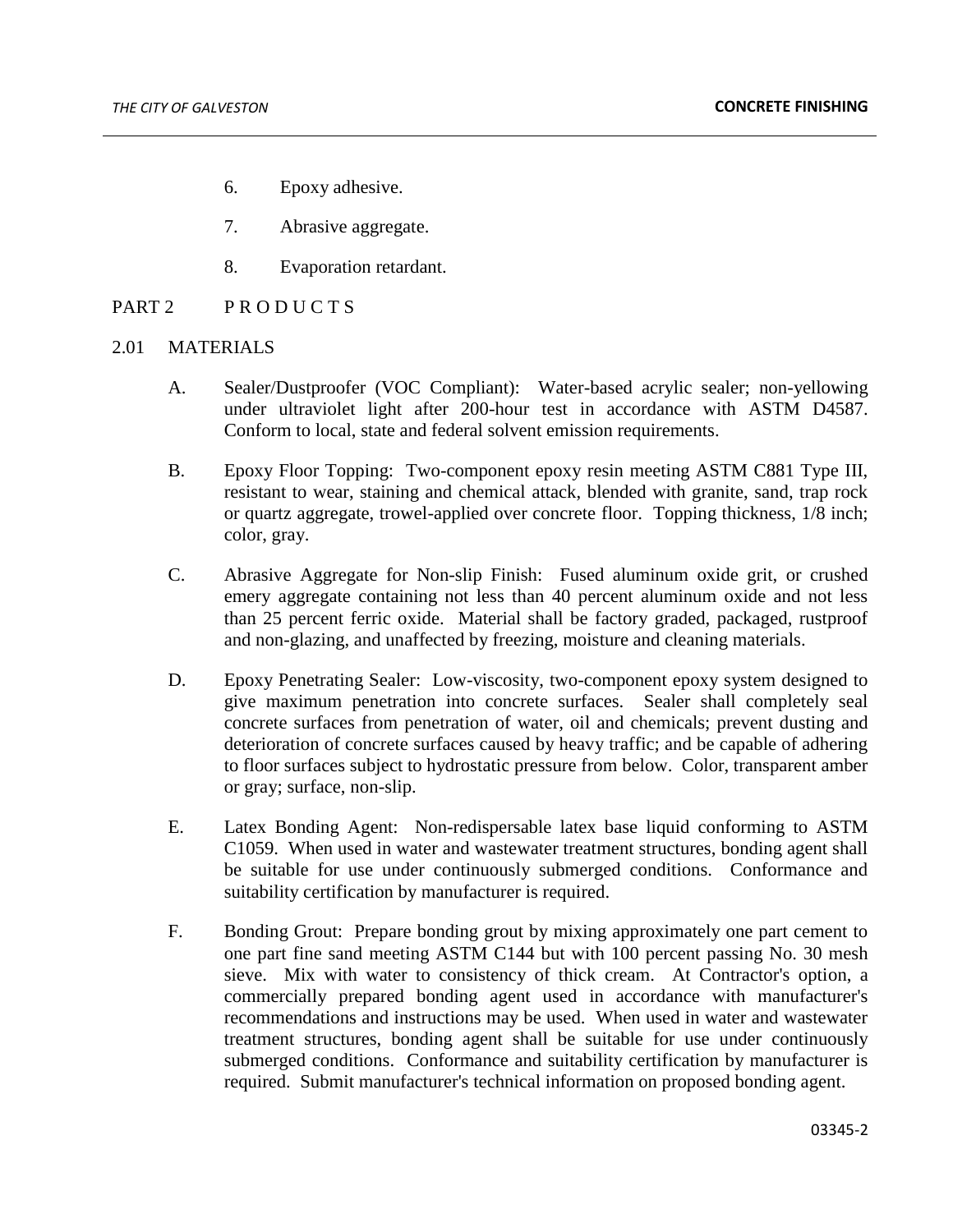- G. Patching Mortar:
	- 1. Make patching mortar of same materials and of approximately same proportions as concrete, except omit coarse aggregate. Substitute white Portland cement for part of gray Portland cement on exposed concrete in order to match color of surrounding concrete. Determine color by making trial patch. Use minimum amount of mixing water required for handling and placing. Mix patching mortar in advance and allow to stand. Mix frequently with trowel until it has reached stiffest consistency that will permit placing. Do not add water.
	- 2. Proprietary compounds for adhesion or specially formulated cementitious repair mortars may be used in lieu of or in addition to foregoing patching materials provided that properties of bond and compressive strength meet or exceed the foregoing and color of surrounding concrete can be matched where required. Use such compounds according to manufacturer's recommendations. When used in water and wastewater treatment structures, material shall be suitable for use under continuously submerged conditions. Conformance and suitability certification by manufacturer is required.
- H. Epoxy Adhesive: Two-component, 100 percent solids, 100 percent reactive compound developing 100 percent of strength of concrete, suitable for use on dry or damp surfaces. Epoxy used to inject cracks and as a binder in epoxy mortar shall meet ASTM C881, Type VI. Epoxy used as a bonding agent for fresh concrete shall meet ASTM C881, Type V.
- I. Non-shrink Grout: See Section 03600 Structural Grout.
- J. Spray-Applied Coating: Acceptable products are Thoro System Products "Thoroseal Plaster Mix" or equal. Color: Gray.
- K. Concrete Topping: Class H concrete with 3/8-inch maximum coarse aggregate size, as specified in Section 03310 - Structural Concrete.
- L. Concrete Fill: Class H concrete with 3/8-inch maximum coarse aggregate size, (Class C where fill thickness exceeds 3 inches throughout a placement), as specified in Section 03310 - Structural Concrete.
- M. Evaporation Retardant: Confilm, manufactured by Master Builders; Eucobar, manufactured by Euclid Chemical Company; or equal.

### PART 3 E X E C U T I O N

3.01 AGGREGATE CONCEALMENT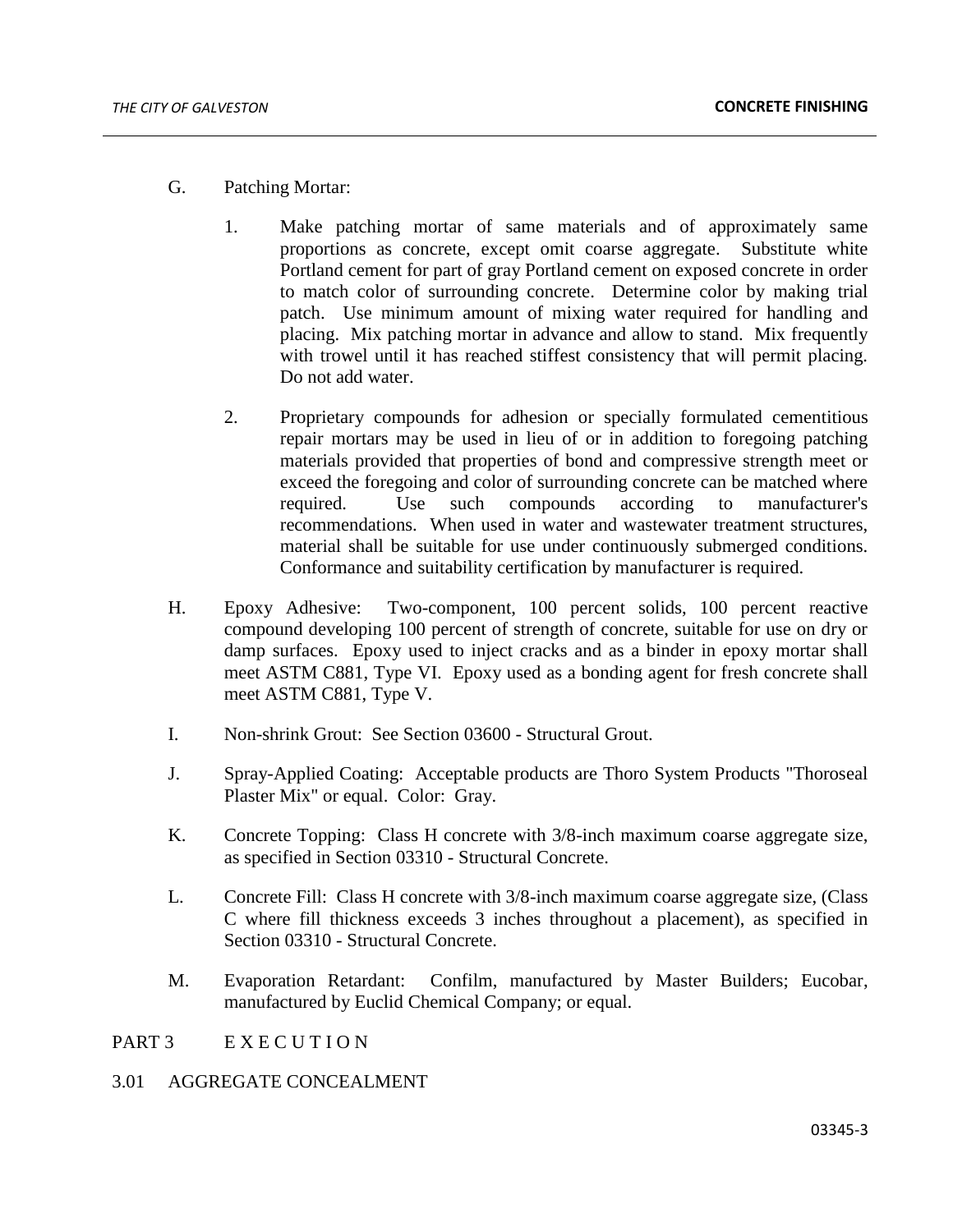A. Unless indicated otherwise on Drawings or approved by the Owner's Representative, all surfaces to be finished shall be free of exposed aggregate.

# 3.02 REPAIRING SURFACE DEFECTS

- A. Defective Areas: Repair immediately after removal of forms and obtaining approval by the Owner's Representative. Remove honeycombed and other defective concrete down to sound concrete but in no case to a depth less than 1 inch. Make edges of cuts perpendicular to concrete surface. Thoroughly work bonding grout into the surface with a brush as that the entire surface is covered. Alternatively, a proprietary bonding agent may be used. Use bonding agent in accordance with manufacturer's instructions. While bonding coat is still tacky, apply premixed patching mortar. Thoroughly consolidate mortar into place and strike off to leave patch slightly higher than surrounding surface. To permit initial shrinkage, leave undisturbed for at least 1 hour before final finishing. Keep patched area damp for 7 days. Alternatively, a proprietary cementitious repair mortar may be used and placed in accordance with manufacturer's instructions. Do not use metal tools in finishing patches in formed walls which will be exposed.
- B. Tie Holes: Patch holes immediately after removal of forms. After cleaning and roughening with a wire brush on a rotary drill, thoroughly dampen tie hole and fill solid with patching mortar. Taper tie holes shall have the plug, specified in 03100 - Concrete Formwork, driven into the hole to the center of the wall before grouting. Completely fill taper tie holes with patching mortar except that non-shrink grout shall be used for all walls in contact with soil or liquid. On wall faces exposed to view, fill the outer 2 inches of the taper tie hole with patching mortar blended to match adjacent concrete.
- C. Cracks: Repair cracks in excess of 0.01 inch by pressure injection of moistureinsensitive epoxy-resin system. Submit proposed material and method of repair for approval by Owner's Representative prior to making repairs.
- D. Structural Repair: When required, make structural repairs after prior approval of the Owner's Representative as to method and procedure, using specified epoxy adhesive or approved epoxy mortar.

# 3.03 FINISHING OF FORMED SURFACES

- A. Unfinished Surfaces: Finish is not required on surfaces concealed from view in completed structure by earth, ceilings or similar cover, unless indicated otherwise on Drawings.
- B. Rough Form Finish:
	- 1. No form facing material is required on rough form finish surfaces.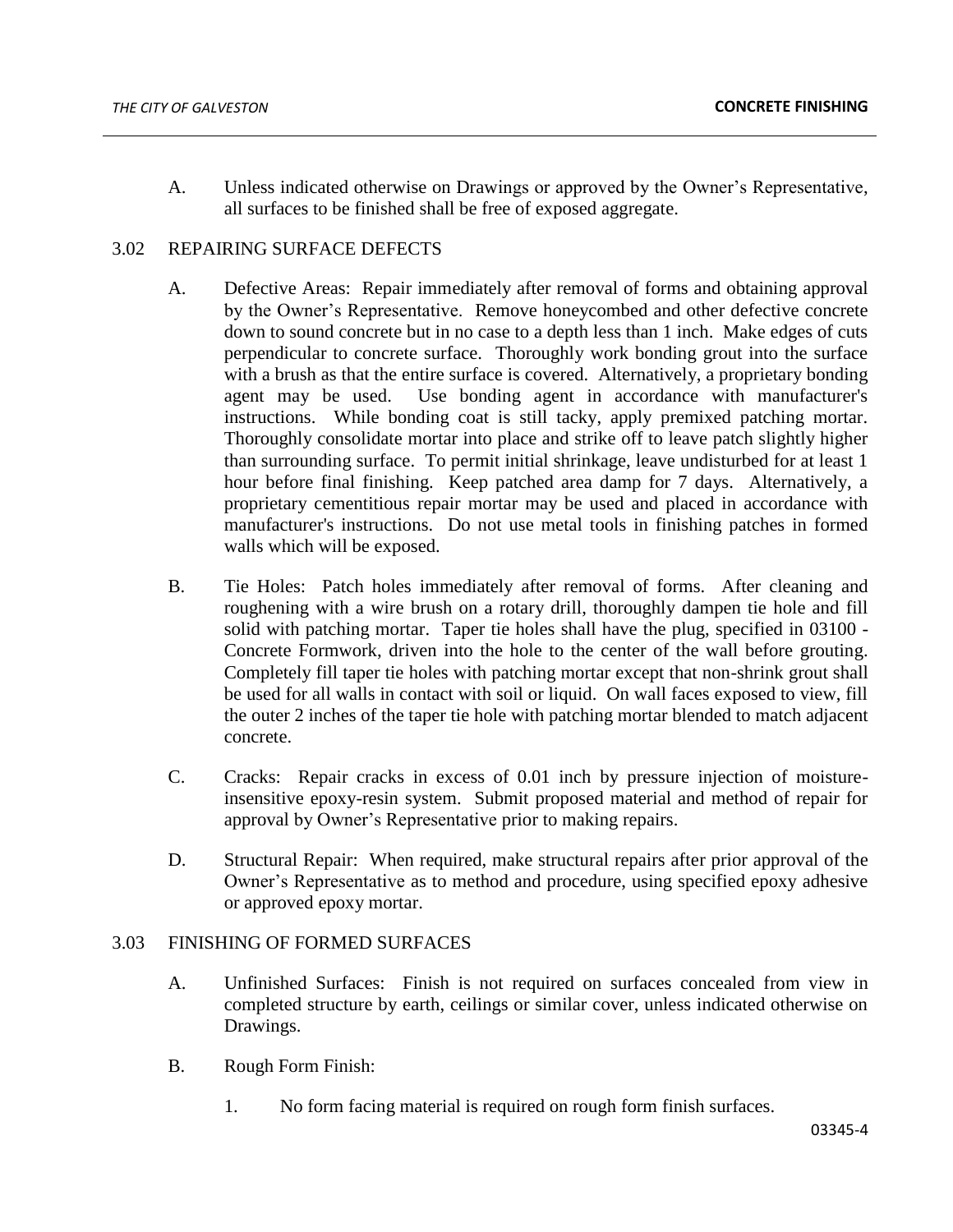- 2. Patch tie holes and defects. Chip off fins exceeding 1/4 inch in height.
- 3. Rough form finish may be used on concrete surfaces which will be concealed from view by earth in completed structure, except concealed surfaces required to have smooth form finish, as shown on Drawings.
- C. Smooth Form Finish:
	- 1. Form facing shall produce smooth, hard, uniform texture on concrete. Use plywood or fiberboard linings or forms in as large sheets as practicable, and with smooth, even edges and close joints.
	- 2. Patch tie holes and defects. Rub fins and joint marks with wooden blocks to leave smooth, unmarred finished surface.
	- 3. Provide smooth form finish on the wet face of formed surfaces of waterholding structures, and of other formed surfaces not concealed from view by earth in completed structure, except where otherwise indicated on Drawings. Walls that will be exposed after future construction, at locations indicated on Drawings, shall have smooth form finish. Smooth form finish on exterior face of exterior walls shall extend 2 feet below final top of ground elevation. Exterior face of all perimeter grade beams shall have smooth form finish for full depth of grade beam.
- D. Rubbed Finish:
	- 1. Use plywood or fiberboard linings or forms in as large sheets as practicable, and with smooth, even edges and close joints.
	- 2. Remove forms as soon as practicable, repair defects, wet surfaces, and rub with No. 16 carborundum stone or similar abrasive. Continue rubbing sufficiently to bring surface paste, remove form marks and fins, and produce smooth, dense surface of uniform color and texture. Do not use cement paste other than that drawn from concrete itself. Spread paste uniformly over surface with brush. Allow paste to reset, then wash surface with clean water.
	- 3. Use rubbed finish at locations indicated on Drawings, except where rubbed finish is indicated for a wall which will be containing a liquid, use sprayapplied coating.
- E. Spray-applied Coating: At Contractor's option, in lieu of rubbed finish, spray-applied coating may be applied after defects have been repaired and fins removed. Remove form oil, curing compound and other foreign matter that would prevent bonding of coating. Apply coating in uniform texture and color in accordance with coating manufacturer's instructions.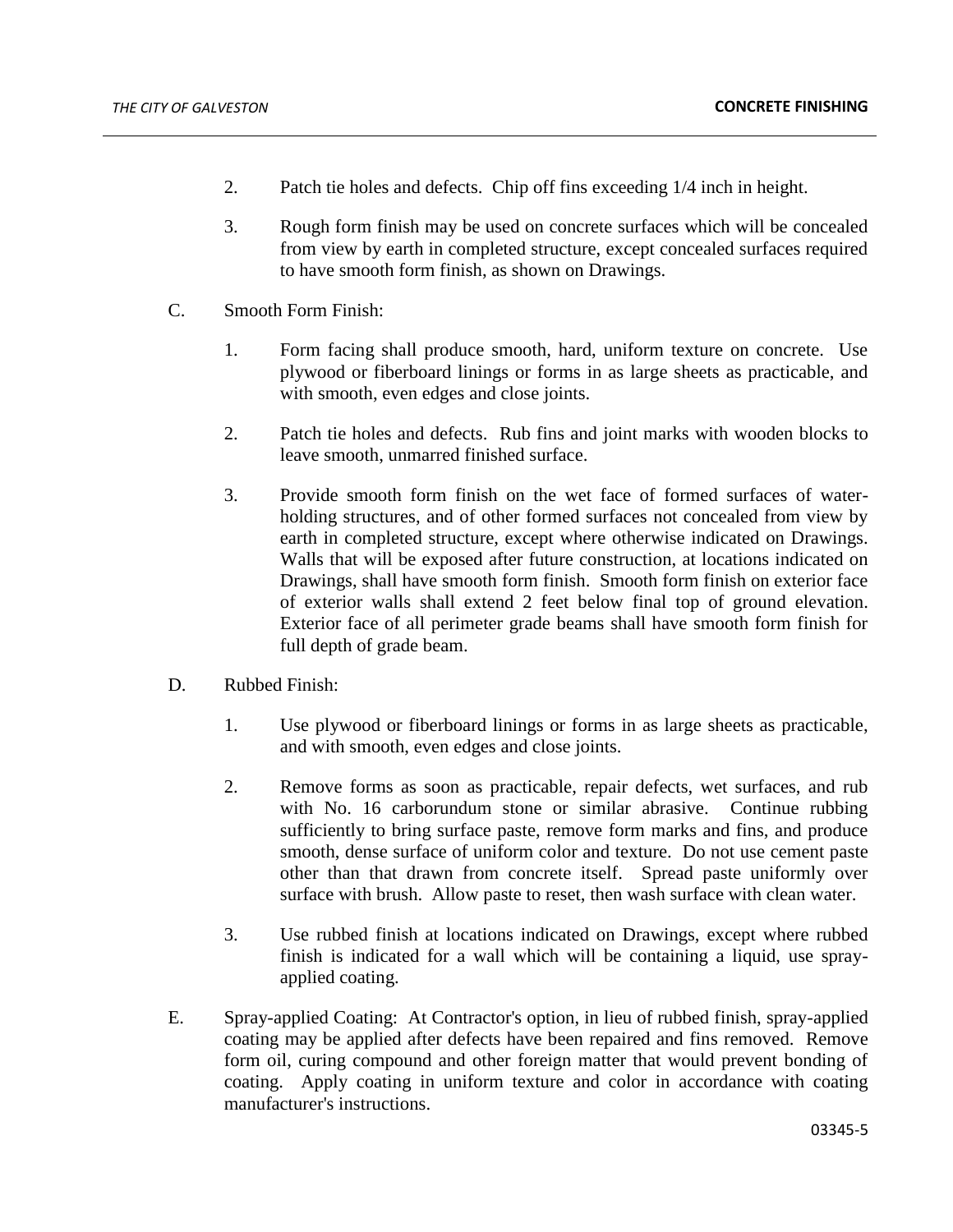- F. Related Unformed Surfaces: Tops of piers, walls, bent caps, and similar unformed surfaces occurring adjacent to formed surfaces shall be struck smooth after concrete is placed. Float unformed surfaces to texture reasonably consistent with that of formed surfaces. Continue final treatment on formed surfaces uniformly across unformed surfaces.
- G. Provide color and finish uniformity to be determined by the Owner's Representative.
- H. Color of concrete pours should be consistent. If not consistent, Contractor shall submit plan for remedying the inconsistency.

### 3.04 HOT WEATHER FINISHING

A. When hot weather conditions exist, as defined by Section 03310 - Structural Concrete and as judged by the Owner's Representative, apply evaporation retardant to the surfaces of slabs, topping and concrete fill placements immediately after each step in the finishing process has been completed.

# 3.05 FINISHING SLABS AND SIMILAR FLAT SURFACES TO CLASS A, B AND C TOLERANCES

- A. Apply Class A, B and C finishes at locations indicated on Drawings.
- B. Shaping to Contour: Use strike-off templates or approved compacting-type screeds riding on screed strips or edge forms to bring concrete surface to proper contour. See Section 03100 - Concrete Formwork for edge forms and screeds.
- C. Consolidation and Leveling: Concrete to be consolidated shall be as stiff as practicable Thoroughly consolidate concrete in slabs and use internal vibration in beams and girders of framed slabs and along bulkheads of slabs on grade. Consolidate and level slabs and floors with vibrating bridge screeds, roller pipe screeds or other approved means. After consolidation and leveling, do not permit manipulation of surfaces prior to finishing operations.
- D. Tolerances for Finished Surfaces: Check tolerances by placing straightedge of specified length anywhere on slab. Gap between slab and straightedge shall not exceed tolerance listed for specified class.

|              | Straightedge Length | <b>Tolerance</b> |
|--------------|---------------------|------------------|
| <b>Class</b> | in Feet             | in Inches        |
|              | 10                  | 1/8              |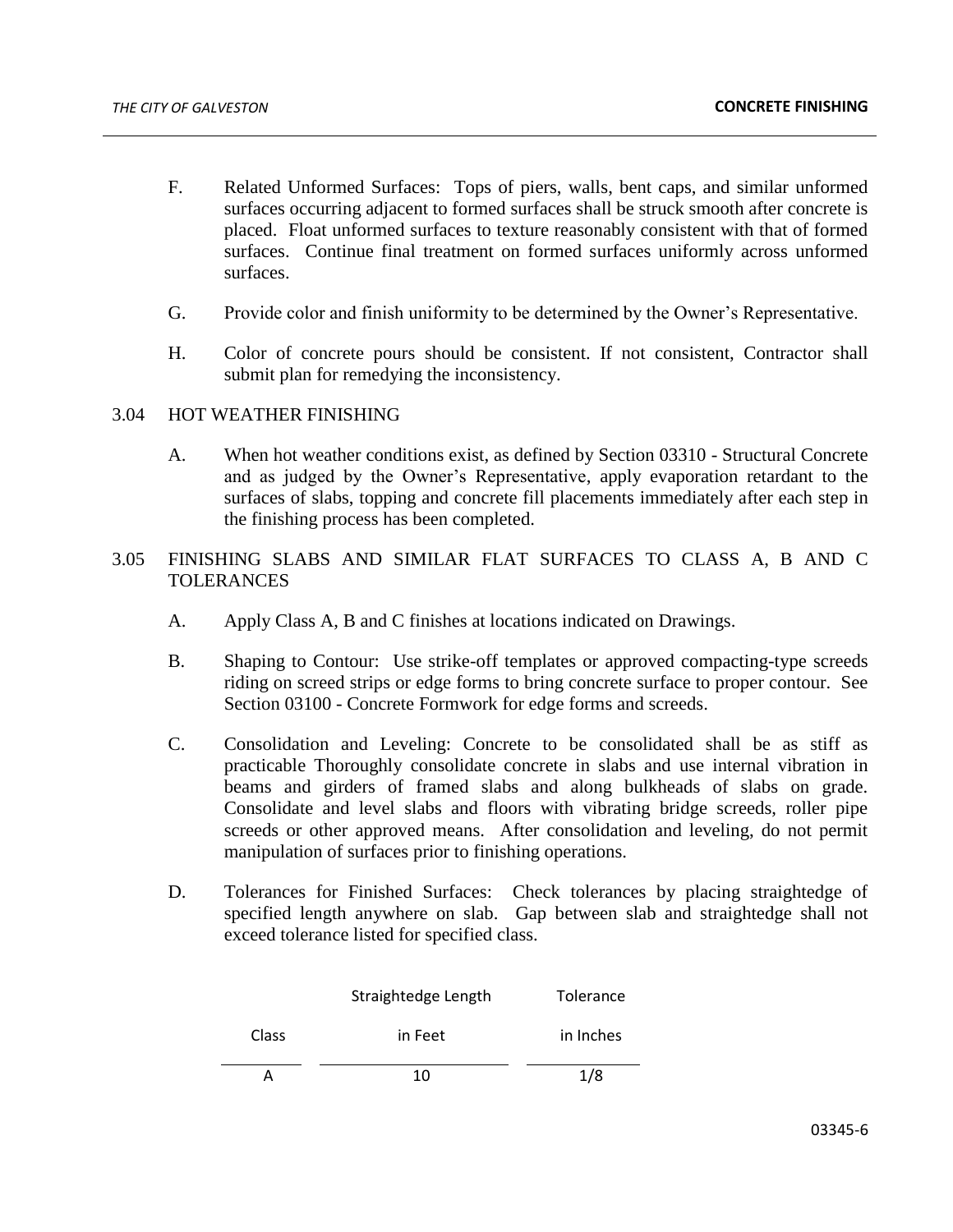| $\overline{B}$          | 10             | 1/4 |
|-------------------------|----------------|-----|
| $\overline{\mathsf{C}}$ | $\overline{2}$ | 1/4 |

- E. Raked Finish: After concrete has been placed, struck off, consolidated and leveled to Class C tolerance, roughen surface before final set. Roughen with stiff brushes or rakes to depth of approximately 1/4 inch. Notify the Owner's Representative prior to placing concrete requiring initial raked surface finish so that acceptable raked finish standard may be established for project. Protect raked, base-slab finish from contamination until time of topping. Provide raked finish for following:
	- 1. Surfaces to receive bonded concrete topping or fill.
	- 2. Steep ramps, as noted on Drawings.
	- 3. Additional locations as noted on Drawings.
- F. Float Finish:
	- 1. After concrete has been placed, struck off, consolidated and leveled, do not work further until ready for floating. Begin floating when water sheen has disappeared, or when mix has stiffened sufficiently to permit proper operation of power-driven float. Consolidate surface with power-driven floats. Use hand floating with wood or cork-faced floats in locations inaccessible to power-driven machine and on small, isolated slabs.
	- 2. After initial floating, re-check tolerance of surface with 10-foot straightedge applied at not less than two different angles. Cut down high spots and fill low spots to Class B tolerance. Immediately re-float slab to a uniform, smooth, granular texture.
	- 3. Provide float finish at locations not otherwise specified and not otherwise indicated on Drawings.
- G. Trowel Finish:
	- 1. Apply float finish as previously specified. After power floating, use power trowel to produce smooth surface which is relatively free of defects but which may still contain some trowel marks. Do additional troweling by hand after surface has hardened sufficiently. Do final troweling when ringing sound is produced as trowel is moved over surface. Thoroughly consolidate surface by hand troweling operations.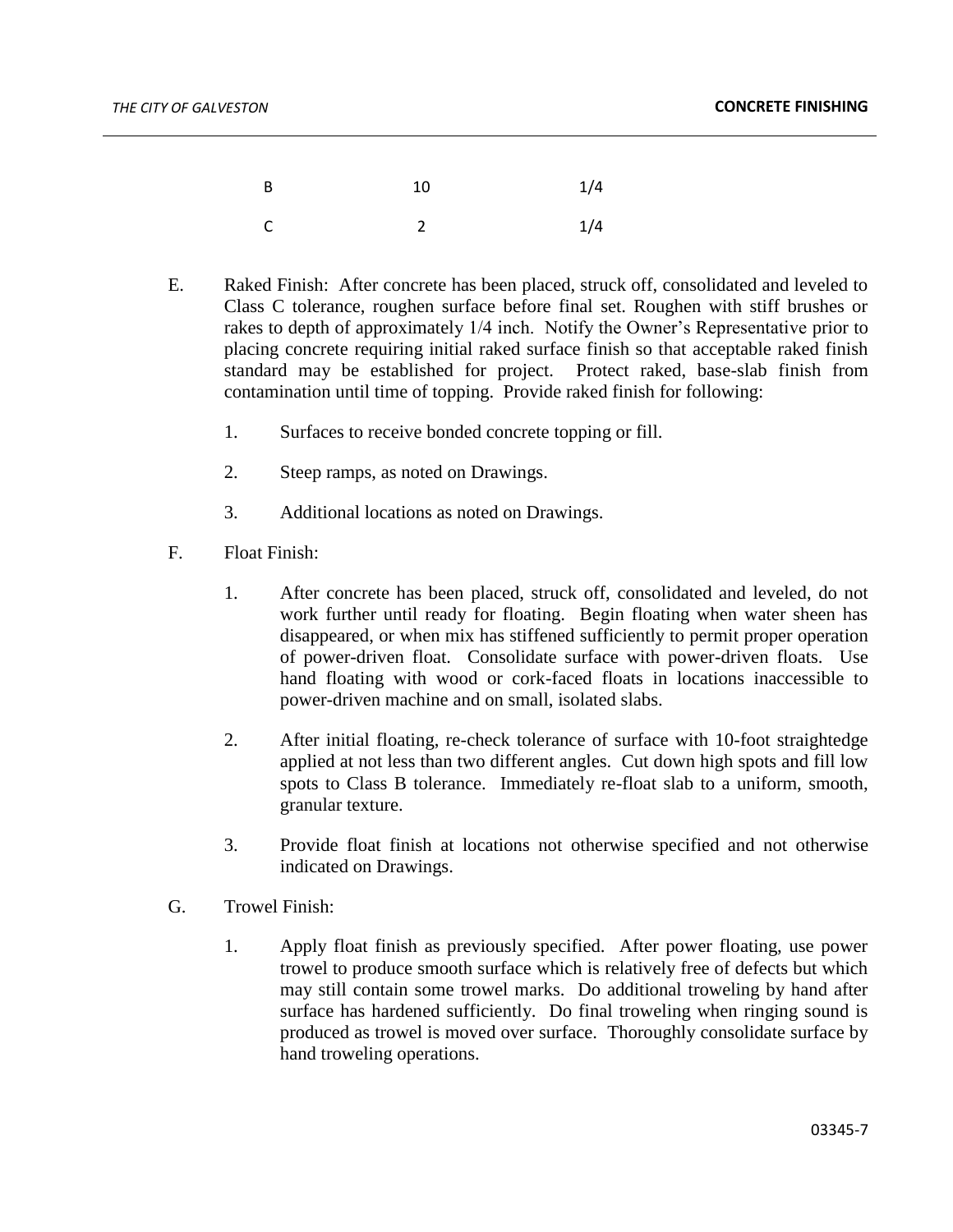- 2. Produce finished surface free of trowel marks, uniform in texture and appearance and conforming to Class A tolerance. On surfaces intended to support floor coverings, remove defects which might show through covering by grinding.
- 3. Provide trowel finish for floors which will receive floor covering and additional locations indicated on Drawings.
- H. Broom or Belt Finish:
	- 1. Apply float finish as previously specified. Immediately after completing floated finish, draw broom or burlap belt across surface to give coarse transverse scored texture.
	- 2. Provide broom or belt finish at locations indicated on Drawings.

# 3.06 FINISHING SLABS AND SIMILAR FLAT SURFACES TO "F-NUMBER SYSTEM" **FINISH**

- A. Shaping to Contour: Use strike-off templates or approved compacting-type screeds riding on screed strips or edge forms to bring concrete surface to proper contour. Edge forms and screeds: Conform to Section 03100 - Concrete Formwork.
- B. Consolidation and Leveling: Concrete to be consolidated shall be as dry as practicable. Thoroughly consolidate concrete in slabs and use internal vibration in beams and girders of framed slabs and along bulkheads of slabs on grade. Consolidate and level slabs and floors with vibrating bridge screeds, roller pipe screeds or other approved means. After consolidation and leveling, do not manipulate surfaces prior to finishing operations.
- C. Tolerances for Finished Surfaces: Owner's Representative may check floor flatness and levelness in accordance with Paragraph 3.12, Field Quality Control.
- D. Float Finish:
	- 1. After concrete has been placed, struck off, consolidated and leveled, do not work further until ready for floating. Begin floating when water sheen has disappeared, or when mix has stiffened sufficiently to permit proper operation of power-driven float. Consolidate surface with power-driven floats. Use hand floating with wood or cork-faced floats in locations inaccessible to power-driven machine and on small, isolated slabs.
	- 2. Check tolerance of surface after initial floating with a 10-foot straightedge applied at not less than two different angles. Cut down high spots and fill low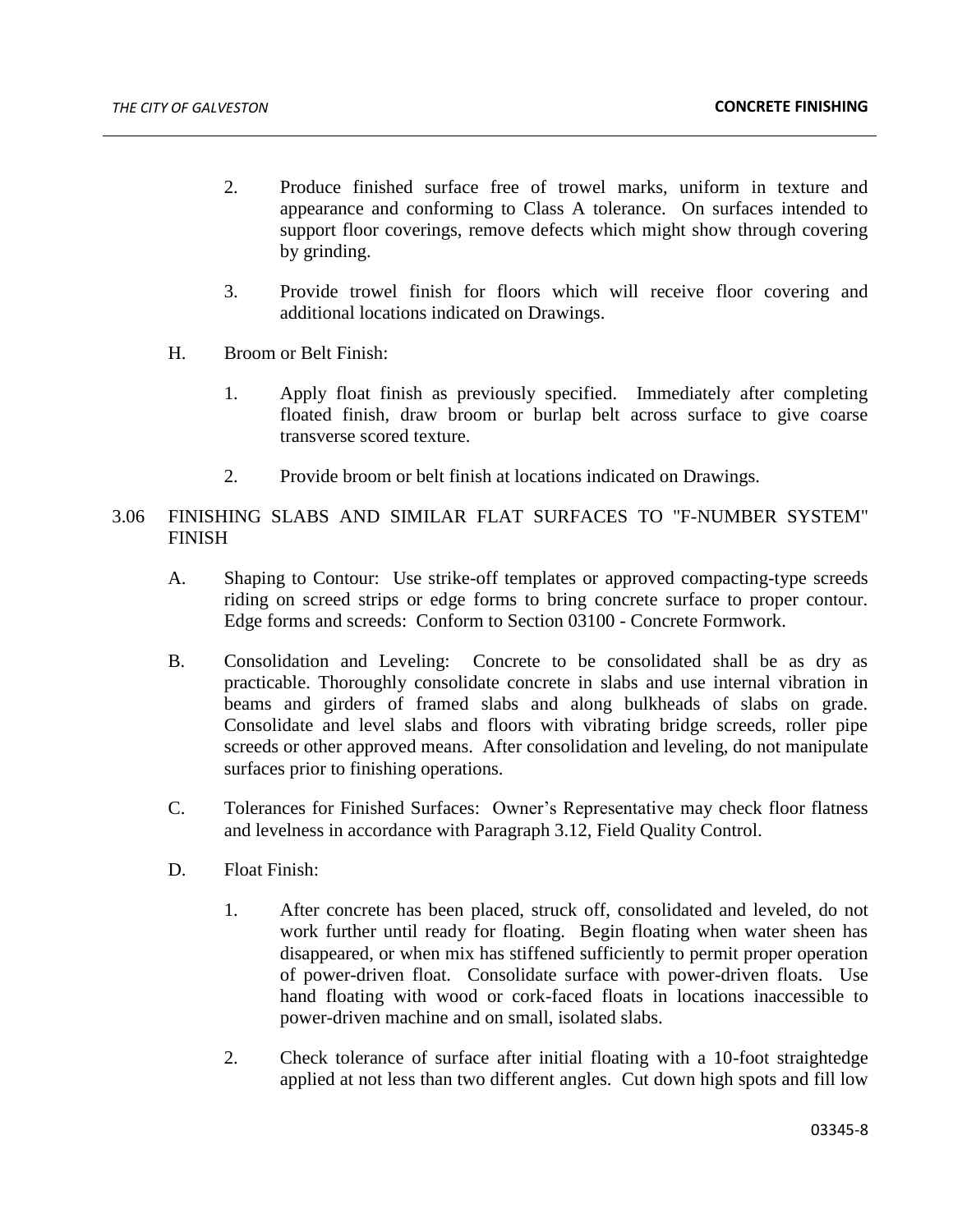spots. Immediately refloat slab to uniform, smooth, granular texture to  $F_{F20}/F_{I}$  17 tolerance, unless shown otherwise on Drawings.

- 3. Provide "F-Number System" float finish at locations indicated on Drawings.
- E. Trowel Finish:
	- 1. Apply float finish as previously specified. After power floating, use power trowel to produce smooth surface which is relatively free of defects but which may still contain some trowel marks. Do additional trowelings by hand after surface has hardened sufficiently. Do final troweling when ringing sound is produced as trowel is moved over surface. Thoroughly consolidate surface by hand troweling operations.
	- 2. Produce finished surface free of trowel marks, uniform in texture and appearance and conforming to an  $F_F25/F_L20$  tolerance for slabs on grade and  $F_F25/F_L17$  for elevated slabs, unless shown otherwise on Drawings. On surfaces intended to support floor coverings, remove defects, which might show through covering, by grinding.
	- 3. Provide "F-Number System" trowel finish at locations indicated on Drawings.

### 3.07 BONDED CONCRETE TOPPING AND FILL

- A. Surface Preparation:
	- 1. Protect raked, base-slab finish from contamination until time of topping. Mechanically remove oil, grease, asphalt, paint, clay stains or other contaminants, leaving clean surface.
	- 2. Prior to placement of topping or fill, thoroughly dampen roughened slab surface and leave free of standing water. Immediately before topping or fill is placed, scrub coat of bonding grout into surface. Do not allow grout to set or dry before topping or fill is placed.
- B. Concrete Fill:
	- 1. Where concrete fill intersects a wall surface at an angle steeper than 45 degrees from vertical, provide a 1.5-inch deep keyway in the wall at the point of intersection; size keyway so that no portion of the concrete fill is less than 1.5 inches thick. Form keyway in new walls; create by saw cutting the top and bottom lines and chipping in existing walls.
	- 2. Apply wood float finish to surfaces of concrete fill.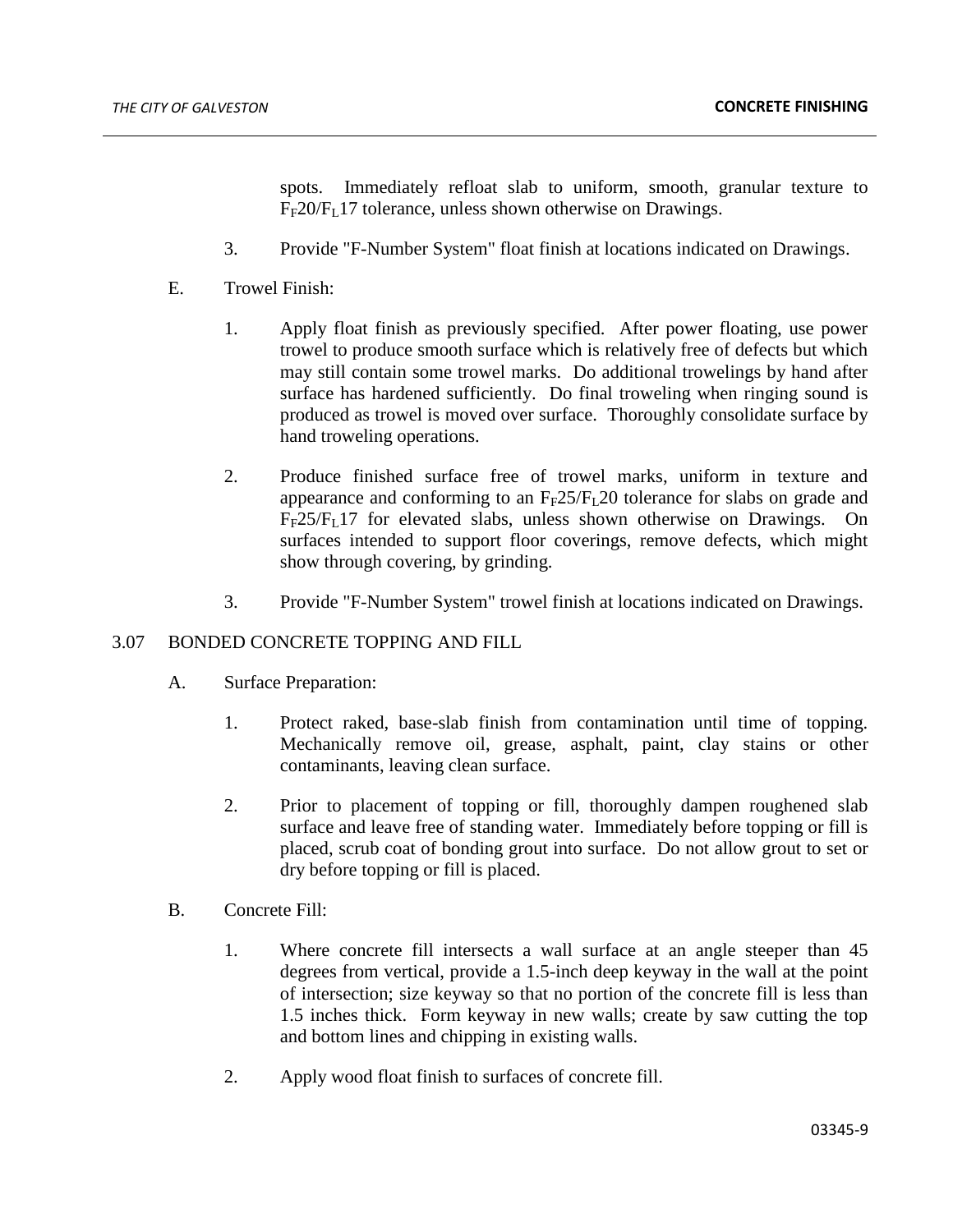- 3. Provide concrete fill at locations shown on Drawings.
- C. Bonded Concrete Topping in Bottom of Clarifiers and Thickeners:
	- 1. Minimum thickness of concrete topping: 1 inch. Maximum thickness when swept in by clarifier and thickener equipment: 3 inches.
	- 2. Compact topping and fill by rolling or tamping, bring to established grade, and float. Topping grout placed on sloping slabs shall proceed uniformly from the bottom of the slab to the top, for the full width of the placement. Coat surface with evaporation retardant as needed between finishing operations to prevent plastic shrinkage cracks.
	- 3. Screed topping to true surface using installed equipment. Protect equipment from damage during sweeping-in process. Perform sweeping-in process under supervision of equipment manufacturer's factory representative. After topping has been screeded, apply wood float finish. During finishing, do not apply water, dry cement or mixture of dry cement and sand to the surface.
	- 4. As soon as topping or fill finishing is completed, coat surface with curing compound. After the topping is set and sufficiently hard in clarifiers and where required by the Owner's Representative, fill the tank with sufficient water to cover the entire floor for 14 days.
	- 5. Provide bonded concrete topping in bottom of all clarifiers and thickeners.

### 3.08 EPOXY PENETRATING SEALER

- A. Surfaces to receive epoxy penetrating sealer: Apply wood float finish. Clean surface and apply sealer in compliance with manufacturer's instructions.
- B. Rooms with concrete curbs or bases: Continue application of floor coating on curb or base to its juncture with masonry wall. Rooms with solid concrete walls or wainscots: Apply minimum 2-inch-high coverage of floor coating on vertical surface.
- C. Mask walls, doors, frames and similar surface to prevent floor coating contact.
- D. When coving floor coating up vertical concrete walls, curbs, bases or wainscots, use masking tape or other suitable material to keep a neat level edge at top of cove.
- E. Provide epoxy-penetrating sealer at locations indicated on Drawings.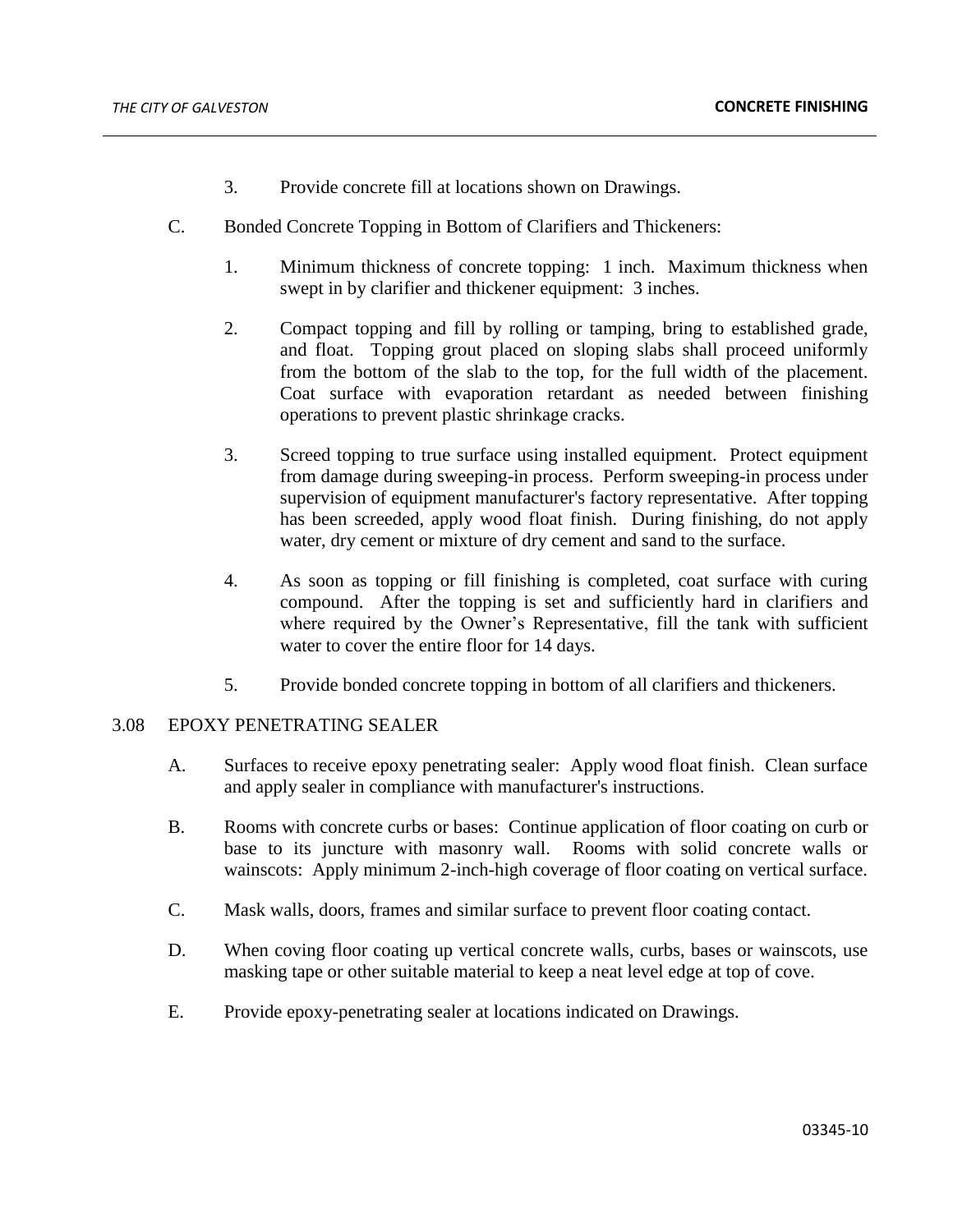## 3.09 EPOXY FLOOR TOPPING

- A. Surfaces to receive epoxy floor topping: Apply wood float finish unless recommended otherwise by epoxy floor topping manufacturer. Clean surface and apply epoxy floor topping in compliance with manufacturer's recommendations and instructions. Thickness of topping: 1/8 inch.
- B. Rooms with concrete curbs or bases: Continue application of floor coating on curb or base to its juncture with masonry wall. Rooms with solid concrete walls or wainscots: apply 2-inch-high coverage of floor coating on vertical surface.
- C. Mask walls, doors, frames and similar surfaces to prevent floor coating contact.
- D. When coving floor coating up vertical concrete walls, curbs, bases or wainscots, use masking tape or other suitable material to keep a neat level edge at top of cove.
- E. Finished surface shall be free of trowel marks and dimples.
- F. Provide epoxy floor topping at locations indicated on Drawings.

## 3.10 SEALER/DUSTPROOFER

A. Where sealer or sealer/dustproofer is indicated on Drawings, just prior to completion of construction, apply coat of specified clear sealer/dustproofing compound to exposed interior concrete floors in accordance with manufacturer's instructions.

### 3.11 NONSLIP FINISH

- A. Apply float finish as specified. Apply two-thirds of required abrasive aggregate by method that ensures even coverage without segregation and re-float. Apply remainder of abrasive aggregate at right angles to first application, using heavier application of aggregate in areas not sufficiently covered by first application. Refloat after second application of aggregate and complete operations with troweled finish. Perform finishing operations in a manner that will allow the abrasive aggregate to be exposed and not covered with cement paste.
- B. Provide non-slip finish at locations indicated on Drawings.

# 3.12 FIELD QUALITY CONTROL

A. Flatness and levelness of slabs and similar flat surfaces that are indicated on Drawings to receive "F-Number System" finish will be checked by independent testing laboratory employed by Owner in accordance with Section 01410 - Testing Laboratory Services.